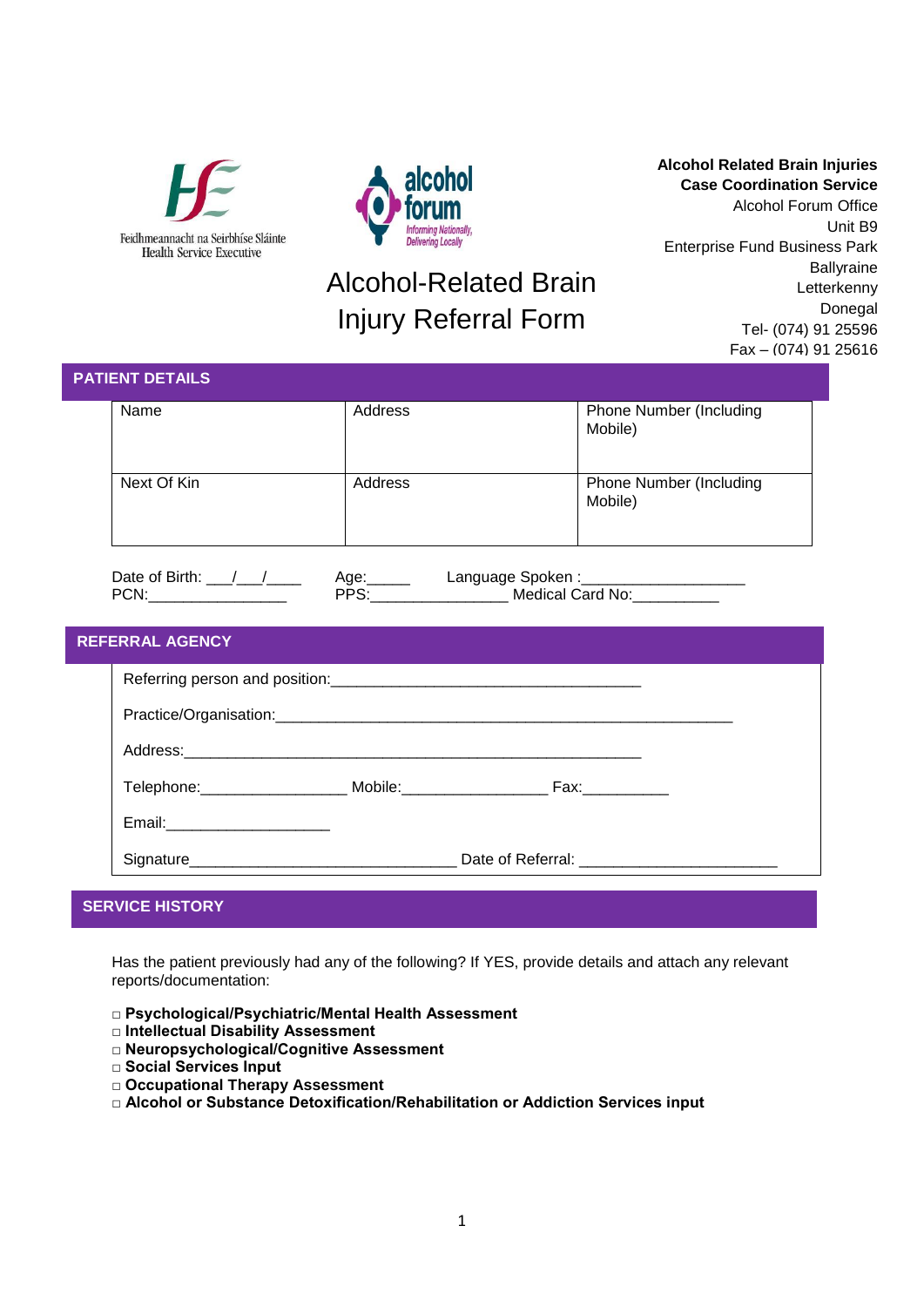|             |                                                                                                                                                                                   | <b>Factors Tool to accompany this form</b> |                     |        |        |         |   |
|-------------|-----------------------------------------------------------------------------------------------------------------------------------------------------------------------------------|--------------------------------------------|---------------------|--------|--------|---------|---|
|             |                                                                                                                                                                                   |                                            |                     |        |        |         |   |
|             |                                                                                                                                                                                   |                                            |                     |        |        |         |   |
|             |                                                                                                                                                                                   |                                            |                     |        |        |         |   |
|             | History of Head Injury: Yes□ No□<br>Please specify:                                                                                                                               |                                            |                     |        |        |         |   |
| <b>RISK</b> |                                                                                                                                                                                   |                                            |                     |        |        |         |   |
|             | Are any of the following relevant to the patient?                                                                                                                                 |                                            |                     |        |        |         |   |
|             |                                                                                                                                                                                   |                                            |                     |        |        |         |   |
|             |                                                                                                                                                                                   |                                            |                     |        |        |         |   |
|             |                                                                                                                                                                                   |                                            |                     |        |        |         |   |
|             |                                                                                                                                                                                   |                                            |                     |        |        |         |   |
|             |                                                                                                                                                                                   |                                            |                     |        |        |         |   |
|             |                                                                                                                                                                                   |                                            |                     |        |        |         |   |
|             | Any other relevant details:                                                                                                                                                       |                                            |                     |        |        |         |   |
|             |                                                                                                                                                                                   |                                            |                     |        |        |         |   |
|             |                                                                                                                                                                                   |                                            |                     |        |        |         |   |
|             | <b>REQUESTED INTERVETION</b>                                                                                                                                                      |                                            |                     |        |        |         |   |
|             | Screening and Early Intervention □                                                                                                                                                |                                            | Case Coordination □ |        |        |         |   |
|             |                                                                                                                                                                                   |                                            |                     |        |        |         |   |
|             | <b>CONSENT FOR REFERRAL</b>                                                                                                                                                       |                                            |                     |        |        |         |   |
|             |                                                                                                                                                                                   |                                            |                     |        |        |         |   |
|             | Referrals must have consent from the individual being referred. Please tick the boxes to confirm that<br>consent for referral and consent for information sharing has been given. |                                            |                     |        |        |         |   |
|             |                                                                                                                                                                                   |                                            |                     |        |        |         |   |
|             | Has the client consented to this referral?                                                                                                                                        | Yes $\square$                              | No <sub>1</sub>     | Verbal | $\Box$ | Written | ⊔ |

Client Signature:\_\_\_\_\_\_\_\_\_\_\_\_\_\_\_\_\_\_\_\_\_\_\_\_\_\_\_\_\_\_ Date:\_\_\_\_\_\_\_\_\_\_\_\_\_\_\_\_\_\_\_\_\_\_\_\_\_\_\_\_

**Please be aware that there is a waiting list in operation for this service. It is advised that the person continue to be monitored and supported while this application is being processed and whilst the client is on the waiting list.**